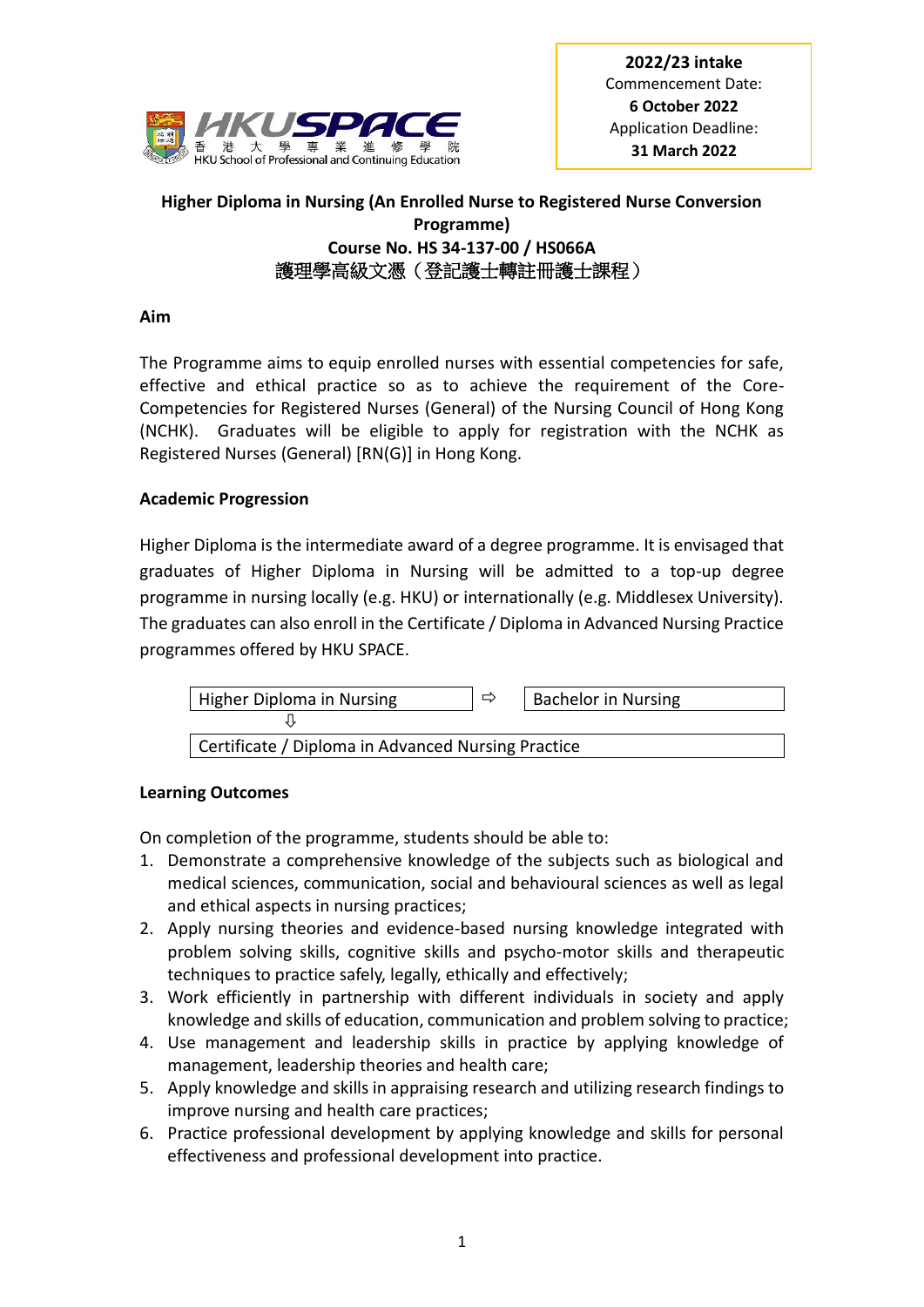# **Subjects**

- 1. Sociology and Nursing
- 2. Applied Psychology and Communication
- 3. Fundamental Pharmacology
- 4. Microbiology
- 5. Evidence Based Practice and Research
- 6. Dermatology and Communicable Disease Nursing
- 7. Respiratory Nursing
- 8. Cardiovascular Nursing and Lymphatic System
- 9. Genito-urinary Nursing
- 10. Alimentary Nursing
- 11. Endocrine Nursing
- 12. Neurology Nursing
- 13. Musculoskeletal and Rehabilitation Nursing
- 14. Haematology, Oncology, Palliative, Peri-operative and Anaesthetic Nursing
- 15. Reproductive System and Obstetrics Nursing
- 16. Paediatric and Adolescent Nursing
- 17. Gerontological Nursing
- 18. Mental Health Nursing
- 19. Public Health and Community Nursing
- 20. Ophthalmic and Oto-rhino-laryngeal Nursing
- 21. Chinese Medicine Nursing and Complementary Alternative Medicine
- 22. Health Promotion and Education
- 23. Legal and Ethical Nursing
- 24. Management and Leadership
- 25. Clinical Placement
	- Medical Nursing, Surgical Nursing, Operating Theatre and Recovery Room, Paediatric and Adolescent Nursing, Obstetric Nursing, Gerontological Nursing, Mental Health Nursing, Community Nursing Services, Primary Health Care, Accident and Emergency Care

## **Eligibility for Clinical Exemption**

Students with not less than 3 consecutive years of experience in acute Medical / Surgical specialty who provide bedside nursing care may apply for clinical exemption at the beginning of the programme. The maximum clinical hours for exemption will be 200 hours. All applications must be submitted in Year 1.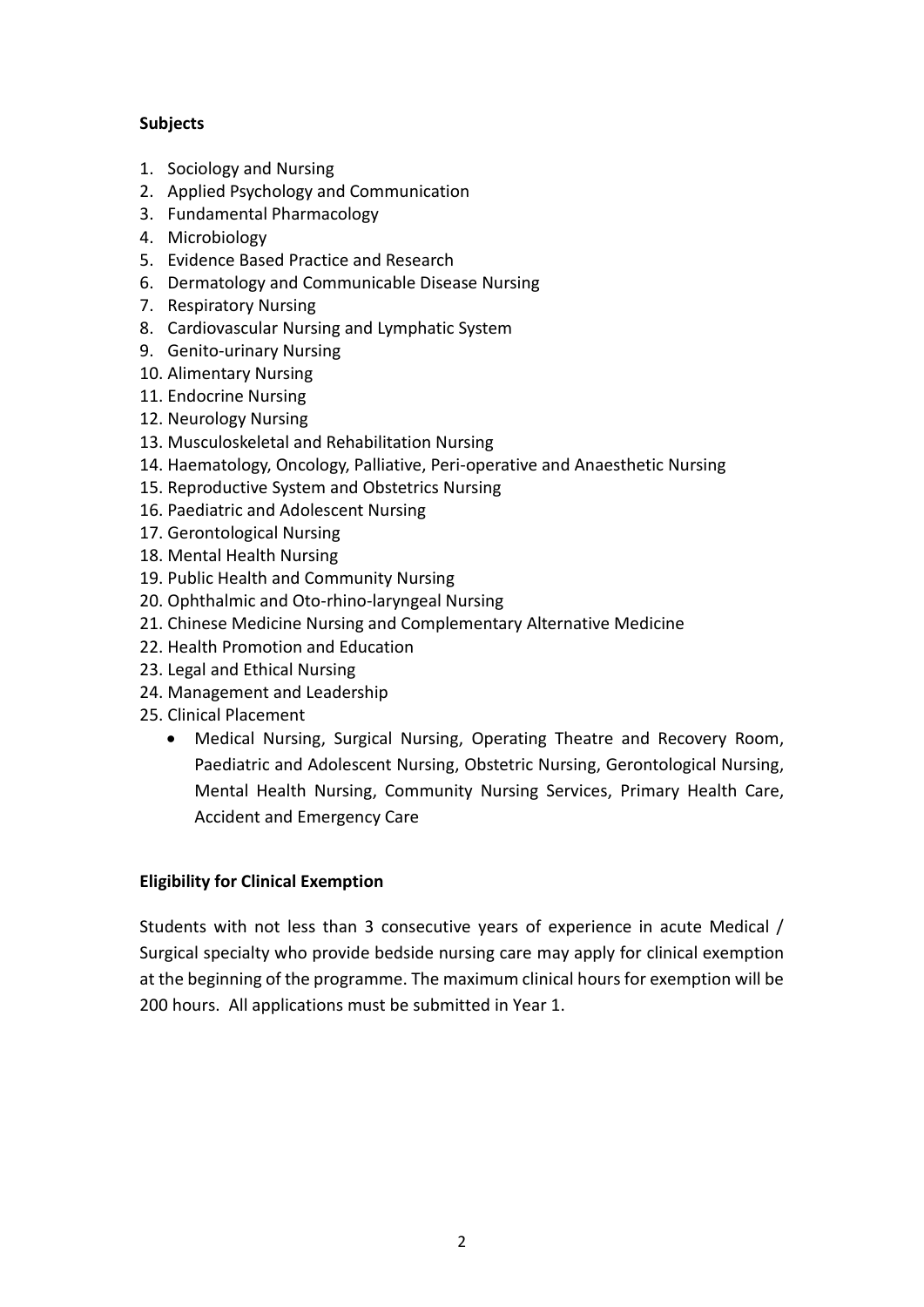## **Entry Requirements**

Applicants must:

- 1. A) have passed a minimum of 5 subjects in the Hong Kong Certificate of Education Examination, or equivalent, which include:-
	- (i) English Language (Syllabus B) at Grade D or above, or English Language (Syllabus A) at Grade B, or English Language at Level 3;
	- (ii) Any one science subject from the following at Grade E or above;

Biology, Chemistry, Human Biology, Mathematics, Physics

(iii) Any two other subjects at Grade E (or Level 2 for Chinese Language) or above;

Accommodation and Catering Services, Additional Mathematics, Biology, Buddhist Studies, Chemistry, Chinese History, Chinese Language, Chinese Literature, Commerce, Computer and Information Technology, Design and Technology, Design and Technology (Alternative Syllabus), Economics, Economics & Public Affairs, Electronics and Electricity, English Literature, French, Geography, Government and Public Affairs, Graphical Communication, History, Home Economics (Food, Home and Family), Human Biology, Integrated Humanities, Mathematics, Music, Physical Education, Physics, Principles of Accounts, Putonghua, Religious Studies, Science and Technology, Social Studies, Visual Arts, Word Processing and Business Communication (English)

(iv) Any one other subject at Grade E or above.

Any one of the subjects listed in (A)(i) to (A)(iii) must be at Grade C (or Level 3 for English Language or Chinese Language) or above.

Or

- B) have passed a minimum of 5 subjects in the Hong Kong Diploma of Secondary Education Examination, or equivalent. The 5 compulsory subjects required are:-
	- (i) 4 Core Subjects, with English Language and Chinese Language at Level 3 or above, and Mathematics and Liberal Studies at Level 2 or above; and
	- (ii) 1 Elective Subject from Category A New Senior Secondary Subjects at Level 2 or above.

Applicants do not fulfil the above English Language requirement are required to have International English Language Testing System (IELTS) Band Score 6.0 or above.

And

2. have valid enrolment as Enrolled Nurse (General) in the Nursing Council of Hong Kong;

And

3. have valid practising certificate to practice as Enrolled Nurse (General) in the Nursing Council of Hong Kong;

And

4. have more than a year of post-enrolment experience of direct nursing care in health care organisations;

And

- 5. currently practice direct nursing care in health care organisations.
- Shortlisted applicants are required to attend a face-to-face interview.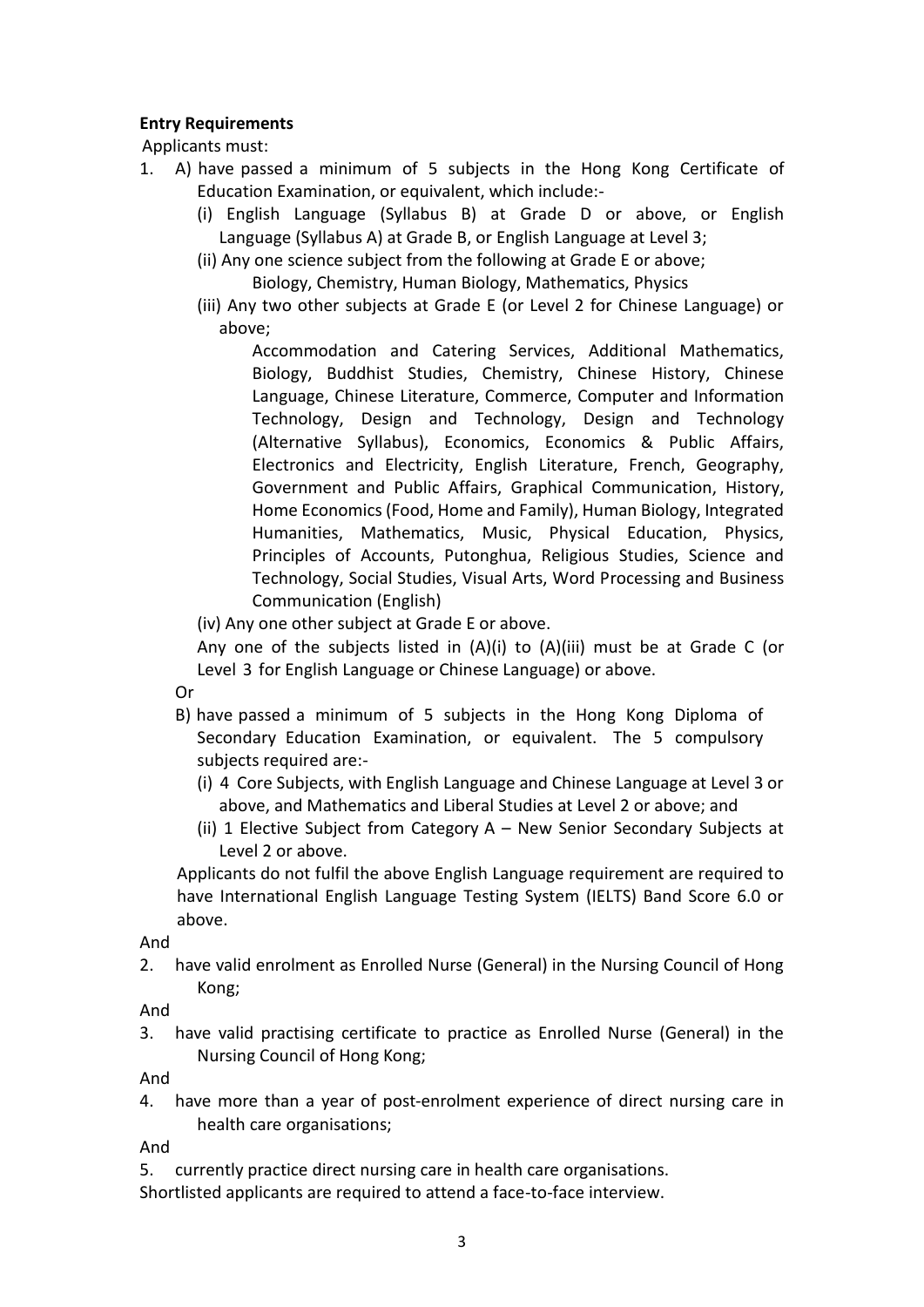## **Medium of Instruction**

English, except for module of Chinese Medicine Nursing and Complementary Alternative Medicine, which is taught in Chinese.

## **Duration**

## 3 years

Students will complete the programme in 3 years. The theoretical component will be conducted on a part-time basis throughout the 3 years. Meanwhile, the clinical component will be completed in full-time mode in the final year.

**Date/Time:** 2 evening classes per week OR one evening class with one full day class during weekend

#### **Venue**

Fortress Tower Learning Centre / Kowloon East Campus

## **Mode of Delivery**

Lecture; tutorial; skills laboratory; self-directed learning; supervised clinical practice; simulation training.

#### **Assessment**

- 1. At least 80% class attendance and 100% clinical attendance.
- 2. Pass all assessments including presentations / assignments / tests / examinations / clinical assessments.
- 3. Supplementary assessments may be granted subject to the recommendation of the Board of Examiners.

## **Award**

- 1. On successful completion of all the required assessments, the student will be awarded the "Higher Diploma in Nursing (An Enrolled Nurse to Registered Nurse Conversion Programme)" within the HKU system through HKU SPACE.
- 2. Graduates will be eligible to register with The Nursing Council of Hong Kong for the Part I Registration ( General ) as Registered Nurses ( General ) and are licensed to practise.

## **Application Fee**

HK\$200 (Non-refundable)

## **Course Fee**

## **For 2022/23 intake (Cohort 15)**

HK\$210,000 + Clinical practicum fee (Subject to revision) Note: Students may purchase professional indemnity insurance on their own.

## **Programme Coordinator**

Ms Gladys Leung, Programme Manager, Food, Nutrition and Healthcare, HKU SPACE